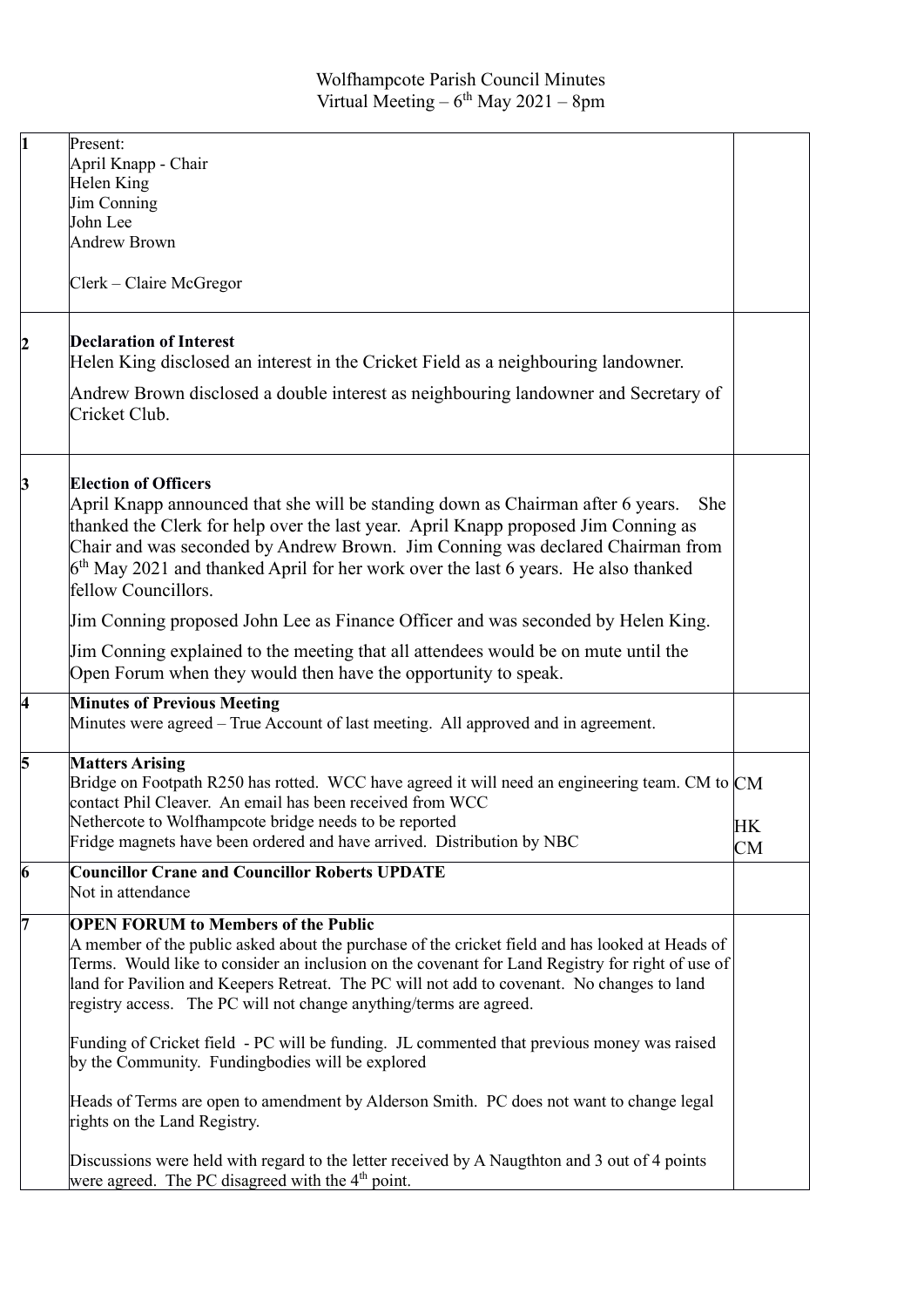|    |                                                                                                                                                                                                                                                                     | AB spoke as adjacent landowner – Cricket and recreation to continue in perpetuity.                   |                                 |  |  |
|----|---------------------------------------------------------------------------------------------------------------------------------------------------------------------------------------------------------------------------------------------------------------------|------------------------------------------------------------------------------------------------------|---------------------------------|--|--|
|    | AK confirmed that there would be no difference to the PC owning the land.<br>Positive reaction from the Village with regard to purchasing the Cricket Field.                                                                                                        |                                                                                                      |                                 |  |  |
| 8  |                                                                                                                                                                                                                                                                     | <b>Planning Details</b>                                                                              | <b>Status</b>                   |  |  |
|    | R21/0260                                                                                                                                                                                                                                                            | Barn Adjacent to Nethercote Barn<br>Nethercote, Flecknoe                                             | Refused 29/4/2-21<br>Class Q    |  |  |
|    | R21/0269                                                                                                                                                                                                                                                            | <b>Disused Railway Line, Nethercote Road</b><br>Nethercote, Flecknoe<br><b>Variation to Planning</b> | Submitted<br>Temporary facility |  |  |
|    | R21/0321                                                                                                                                                                                                                                                            | The Old Coach House, Flecknoe<br><b>Replacement Wooden windows and</b><br>door                       | Submitted<br>No objection       |  |  |
|    |                                                                                                                                                                                                                                                                     |                                                                                                      |                                 |  |  |
| 9  | <b>Village Hall Committee</b><br>Opening has been delayed due to damp in the kitchen.<br>VH will be ready for renting from 21 <sup>st</sup> June<br>The Committee would like to have an open event on 26 <sup>th</sup> June.                                        |                                                                                                      |                                 |  |  |
| 10 | <b>Environment</b><br>Database<br>Bob Butcher spoke to the meeting regarding Contacts Database and the PC were respectfully<br>asked to reconsider. BB volunteered to administer the village calender.                                                              |                                                                                                      |                                 |  |  |
|    | The database would need to be controlled as there is a GDPR issue. PC need a detailed proposal $\vert_{IC}$<br>as they would remain in control. HK questioned range of email list. BB will work with JC to<br>put a proposal together and BB will bring back to PC. |                                                                                                      |                                 |  |  |
|    | 20mph speed limit.<br>JL has spoken to Police. They are able to do a speed check between 4-6pm as an exercise to<br>build evidence. JL to speak to Police to take them up on a speed gun in the village.                                                            |                                                                                                      |                                 |  |  |
| 11 | <b>Parish Maintenance</b>                                                                                                                                                                                                                                           | Verges in the village – see attached report from AB                                                  |                                 |  |  |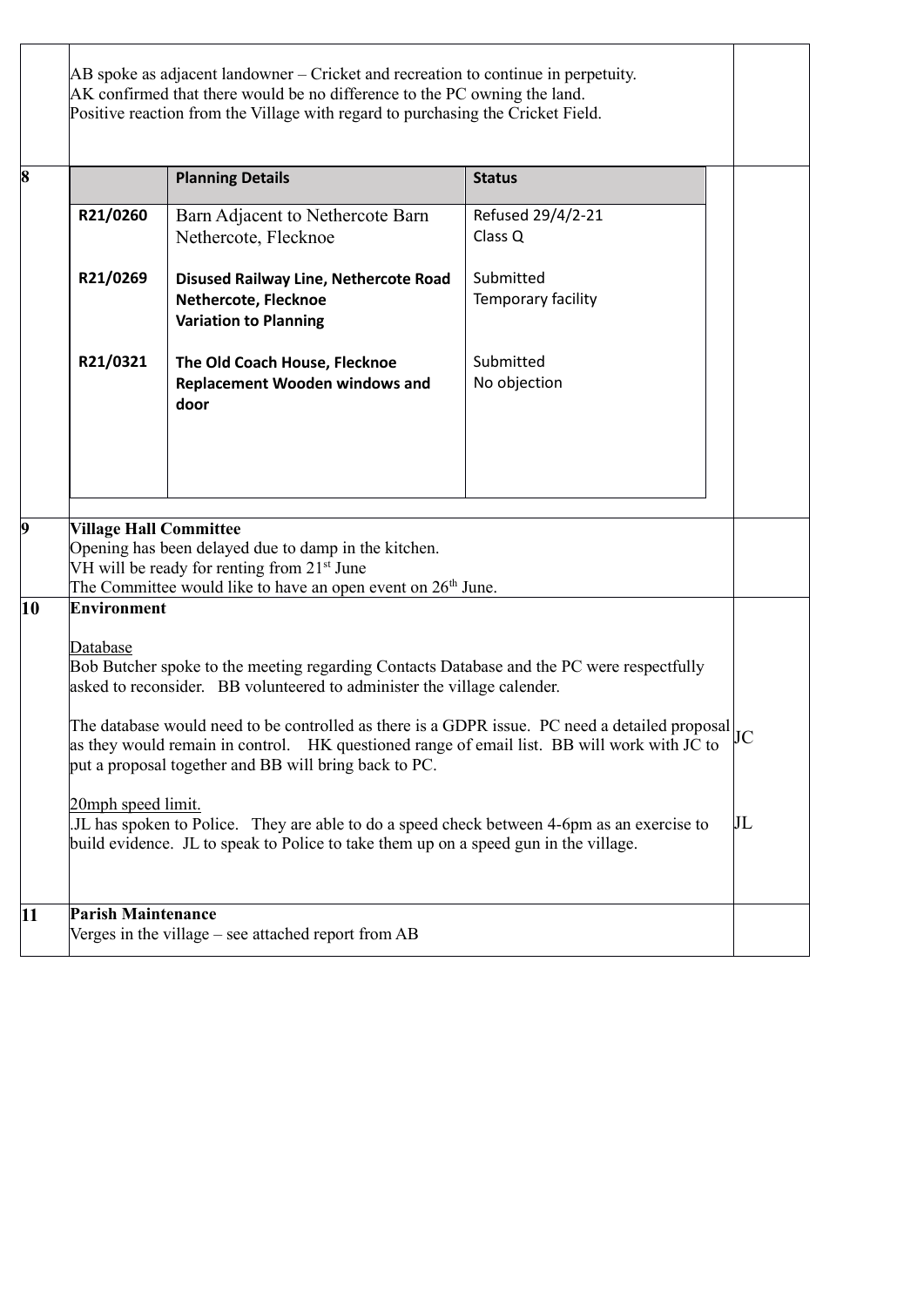| 12 | Finance<br>Certificate of Exemption 2020-2021<br>Annual Governance Statement 2020-2021<br>Accounting Statements 2020-2021<br>Annual Internal Audit Report 2020-2021<br>Village Hall Accounts 2020-2021<br>PC are in agreement of finance statements and report. Approved and signed off by JC<br>Audited by Andrew Grant and the final version is now complete.<br>Accounts to be published to go on website and noticeboard.<br>Village Hall Accounts are extra ordinary this year with regard to grants. These will be<br>aligned with PC Accounts | $\rm{JL}$ |
|----|------------------------------------------------------------------------------------------------------------------------------------------------------------------------------------------------------------------------------------------------------------------------------------------------------------------------------------------------------------------------------------------------------------------------------------------------------------------------------------------------------------------------------------------------------|-----------|
|    | JL to speak to external auditor for Parish Council                                                                                                                                                                                                                                                                                                                                                                                                                                                                                                   |           |
|    | WALC subscription approval agreed $£123.00$                                                                                                                                                                                                                                                                                                                                                                                                                                                                                                          |           |
| 13 | Correspondence                                                                                                                                                                                                                                                                                                                                                                                                                                                                                                                                       |           |
|    | Cricket Field<br>Letter received from Ashley Broughton – re Cricket Field - Discussed above<br><b>Flytipping at Arnold Hill</b><br>Letter received regarding flytipping. PC have no objections to unlocked gates being installed<br>along the road which will not restrict access to farm buildings. CM to reply to landowner<br><b>Owl Boxes</b><br>Letter confirming that Owl Boxes had been installed by NBC                                                                                                                                      | CM        |
| 14 | <b>Ongoing Item</b>                                                                                                                                                                                                                                                                                                                                                                                                                                                                                                                                  |           |
| 15 | <b>AOB</b>                                                                                                                                                                                                                                                                                                                                                                                                                                                                                                                                           |           |
|    | <b>Items for Next Meeting</b><br>Risk Assessment for Produce Show                                                                                                                                                                                                                                                                                                                                                                                                                                                                                    |           |
|    | Training for Defib                                                                                                                                                                                                                                                                                                                                                                                                                                                                                                                                   |           |
|    | Dog Poo Bins and signs<br>Meeting Closed 9.45pm                                                                                                                                                                                                                                                                                                                                                                                                                                                                                                      |           |

Next Meeting 1st July 2021 8pm – Flecknoe Village Hall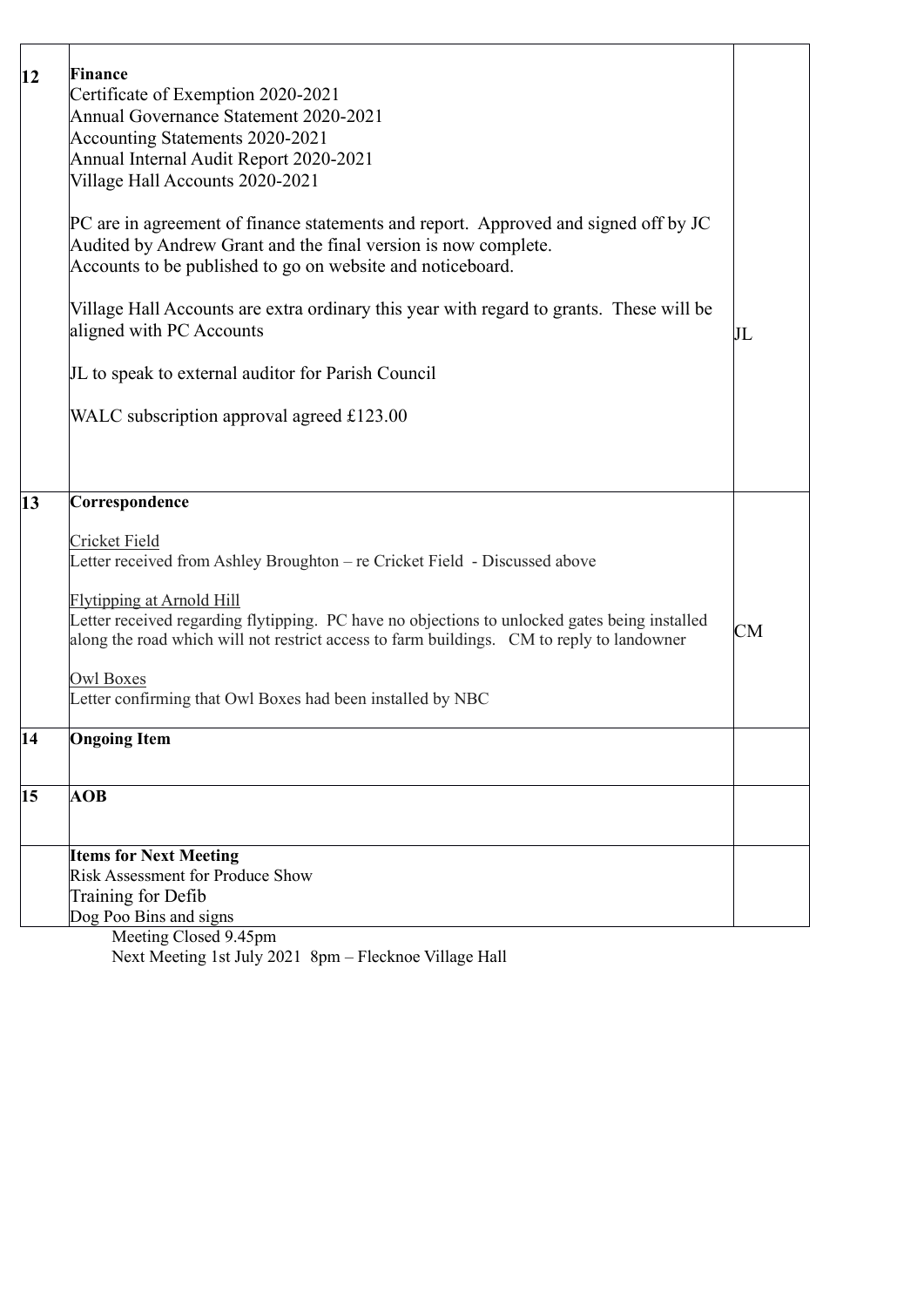The Parish Council received a complaint from one of the parishioners about a verge.

People are parking on the verge and, as they do so, the grass disappears. As the grass reduces the 'off road' area increasingly resembles a parking area and so more people park on it, increasing the problem.

The issue was reported to Warwickshire Highways who advised that, due to the location of the verge, they would only be able to sow grass seed. As this would not prevent parking they doubted whether it would germinate and are considering whether or not it is worth the cost.

The parishioner has been provided with an update & will be advised of the final decision.